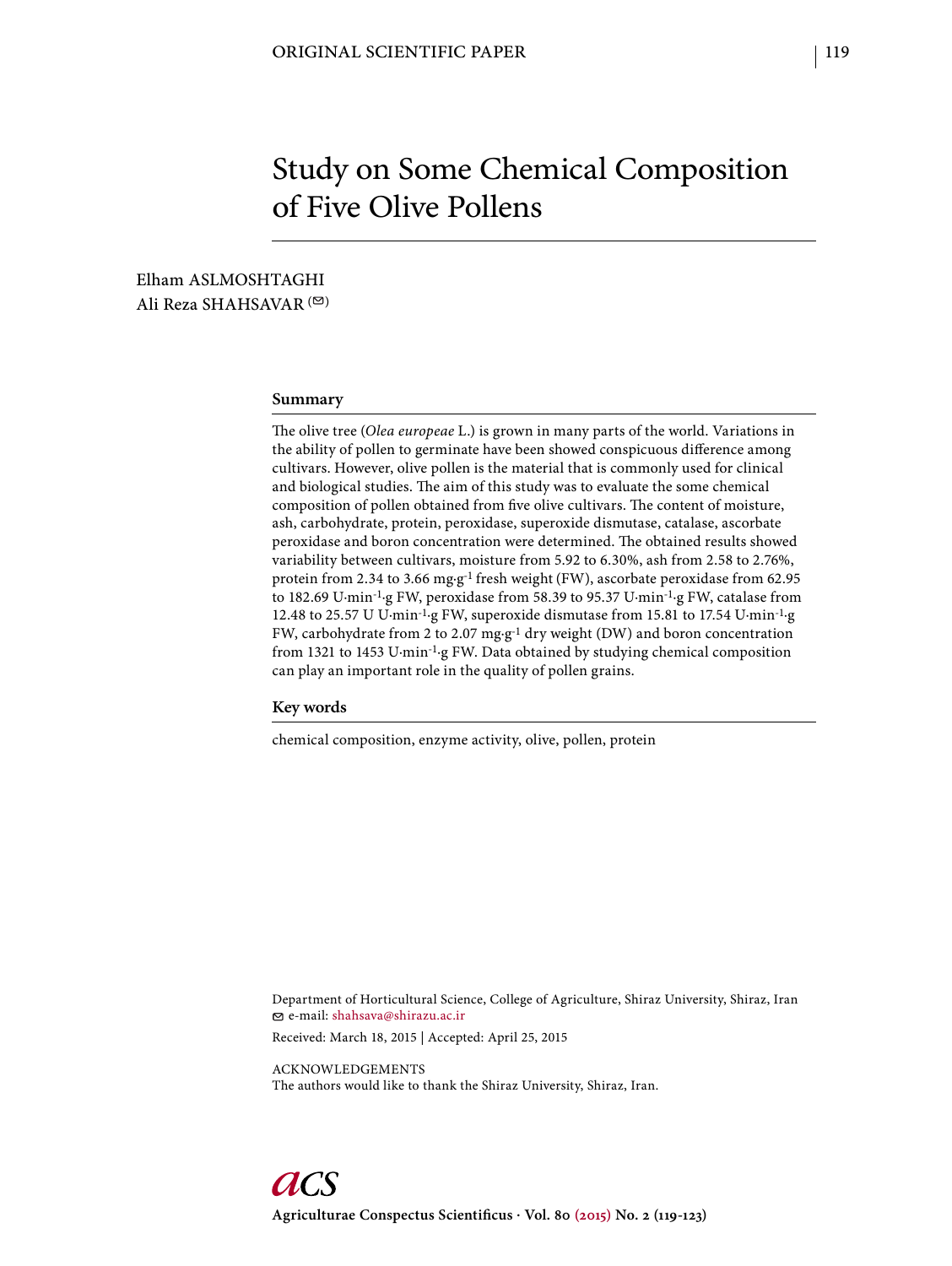# **Introduction**

The olive tree was one of the earliest fruit crops to be domesticated, and has had major economic, social and culture importance in the Mediterranean Basin (Alché et al., 2007). Olive trees have abundant small, fragrant, cream coloured flowers. There are two kinds of olive flowers: the perfect flower, which contains both male and female reproductive organs, and the staminate flower, which contains only stamens. In olive trees and other hermaphrodite plants the presence of staminate or imperfect flowers is frequently observed (Reale et al., 2006). According to Cuevas et al. (2009) the most obvious advantage provided by staminate flower production is the increase in the number of pollen grains available to achieve fertilization. Chemical composition of pollen considerably varies between plant species. One of the first biochemical approaches applied for cultivar discrimination was the use of isoenzymes. For this purpose, pollen rather than leaves was the material of choice, particularly because of its higher degree of enzyme polymorphism (Pontikis et al., 1980). Pollen grains are well known to release proteins including enzymes on moistening, and it now seems likely that the bulk of the rapidly emitted material is derived from the wall sites, not from the vegetative cell itself. The hydrolytic enzymes are probably involved in germination, early pollen tube nutrition and the penetration of the stigma (Knox and Heslop-Harrison, 1971). Proteomics studies from Arabidopsis (Noir et al., 2005) and rice (Dai et al., 2006) have revealed that mature pollen pre synthesizes a complement of proteins required for pollen function, including those implicated in protein synthesis and carbohydrate/energy metabolism. Knox and Heslop-Harrison (1971) suggested that much of the rapidly released intine of the pollen grains is related to compatibility reactions. The early Egyptians and ancient Chinese used pollen as a rejuvenating medicinal agent. Pollen preparations are distributed worldwide for dietary purposes as diet supplement (Sani et al., 2013). In general, bee- collected pollens contain nutritionally essential substances like carbohydrates, proteins, amino acids, lipids, vitamins, mineral substances and trace elements but also significant amounts of polyphenol substances mainly flavonoids (Villanueva et al., 2002). The objective of this study was to investigate some chemical composition and nutritional value of pollen from five olive cultivars.

# **Materials and methods**

Olive pollen grains were collected at the end of March from Olive Research Station, Iran from five olive cultivars: 'Amygdalolia', 'Konservolia', 'Dakal', 'Koroneiki', and 'Manzanillo'). The pollen was separated from flowers and stored in freezer until analysis. Four replications of each sample were made for each analysis. Moisture determination was made through gravimetric until constant weight, using vacuum oven at 70oC. Ash content was determined by gravimetric method after burning in oven at 550°C until constant weight. For determination of carbohydrate concentration samples were oven dried at 60°C for 48 h, and then ground into fine powder. Dry tissue samples were used for the soluble sugars assay. Phenol– sulfuric acid method was used to determine soluble sugars (Dubois et al., 1956).

The frozen samples were blended for 1 min in homogenizer (IKA A11B) containing liquid nitrogen, then crushed using liquid nitrogen in a mortar and homogenized in 2 ml of extraction buffer (0.607g TRIS, 0.05g polyvinylpyrolidine (PVP), the final volume was made up to 50 ml using distilled water, pH 8). The homogenate was centrifuged  $(13,000 \text{ g}$  for 15 min at 4°C). The supernatant was collected, and subsequently used for assaying the protein content and the enzyme activity (Qaddoury et al., 2003).

Protein content was determined according to Bradford (1979). According to this method, 20 μl of extract was diluted in 80 μl extraction buffer. Then 5 ml of fresh Coomassie Brilliant Blue-G 250 reagent was added. The mixture was stirred for two minutes. Absorbance at 595 nm was recorded after five minutes and bovine serum albumin was used as the standard.

For assay of peroxidase (POD) activity, the oxidation of guaiacol was measured by the determination of the increase in absorbance value at 470 nm at 1 min interval, using spectrophotometer. The reaction mixture containing 50 mM potassium phosphate buffer (pH 7.0), 5mM  $H_2O_2$  and 13 mM guaiacol was prepared. The reaction was initiated by addition of 33μl of enzyme extract (Qiu et al., 2005).

The activity of superoxide dismutase (SOD), catalase (CAT) and ascorbate peroxidase (APX) were determined by the methods described by Xu et al. (2011). The samples of ash were used for the subsequent determination of boron by using atomic absorption.

Data were subjected to analysis of variance (ANOVA). For comparison of means the LSD test was applied (P<0.05).

# **Results and discussion**

There was no significant difference in the moisture and ash content in all of the cultivars (Fig. 1 and 2). Moisture content of collected pollen is a parameter of the quality, and regulations on the quality of pollen don't have clear recommendation for this determination (Melo and Almeida-Muradian, 2011; Basuny et al., 2013). The moisture content ranged from 5.92 to 6.30% respectively. The total protein content ranged from 2.34 to 3.66 mg·g<sup>-1</sup> FW. The higher protein content was found in 'Dakal' and 'Koroneiki' (Fig. 3). Knox and Heslop-Harrison (1971) have shown that a large preparation of the total protein born by the pollen grain must be lodged in the wall sites. Since the function of proteins would seems to require that they be readily released on stigma, they are certain to be among the first to be emitted in contact with other biological surfaces. Proteins, unregulated during the germination, might be mainly responsible for fast pollen tube growth (Dai et al., 2007). In monocots, maize and rice, xylanase is the major protein component in the pollen coat and possibly facilitates pollen tube invasion by hydrolyzing the xylan on the stigma surface (Dai et al., 2006). The APX activity in cv. 'Amygdalolia' was significantly higher than in other cultivars (182.69 U·min<sup>-1</sup>·g FW) (Fig. 4). There was no significant difference of POD activity in 'Dakal', 'Koroneiki' and 'Manzanillo' cultivars. POD activity in 'Amygdalolia' and 'Konservolia' cultivars was the highest (95.37 and 93.33 U·min-1·g FW, respectively) (Fig. 5). CAT activity in 'Konservolia' was relatively higher (25.58 U min<sup>-1</sup>g fw<sup>-1</sup>) than in other cultivars but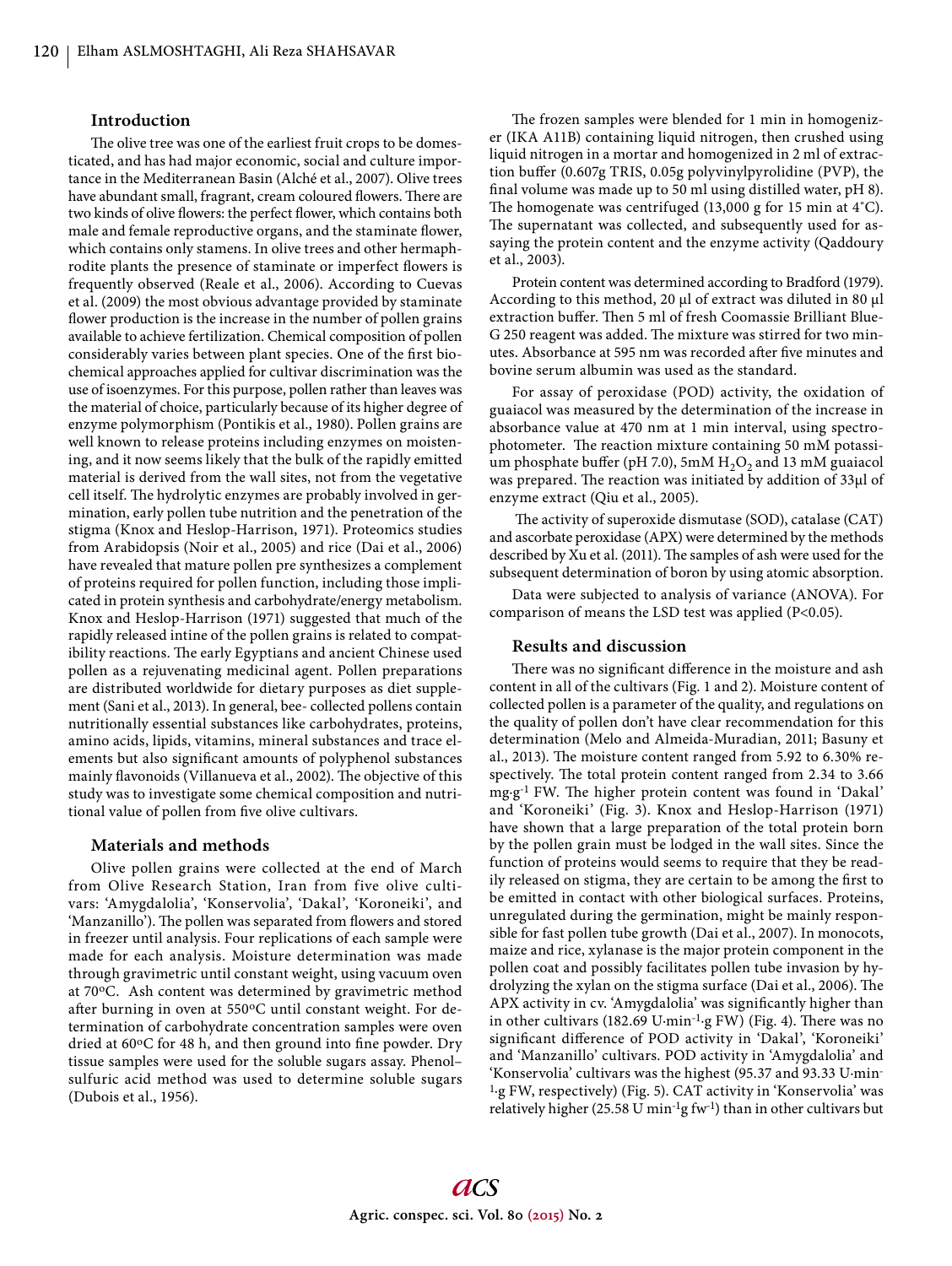

#### **Figure 1.**

Moisture content of five olive cultivars. The means followed by the same letters were not significantly different at  $P \le 0.05$ .



**Figure 2.**

Ash content of five olive cultivars. The means followed by the same letters were not significantly different at  $P \le 0.05$ .



**Figure 3.**

Protein content of five olive cultivars. The means followed by the same letters were not significantly different at  $P \le 0.05$ .



**Figure 4.** 

Ascorbate peroxidase activity of five olive cultivars. The means followed by the same letters were not significantly different at  $P \leq 0.05$ .



**Figure 5.** 

Peroxidase activity of five olive cultivars. The means followed by the same letters were not significantly different at  $P \le 0.05$ .



Figure 6. Catalase activity of five olive cultivars. The means followed by the same letters were not significantly different at  $P \leq 0.05$ .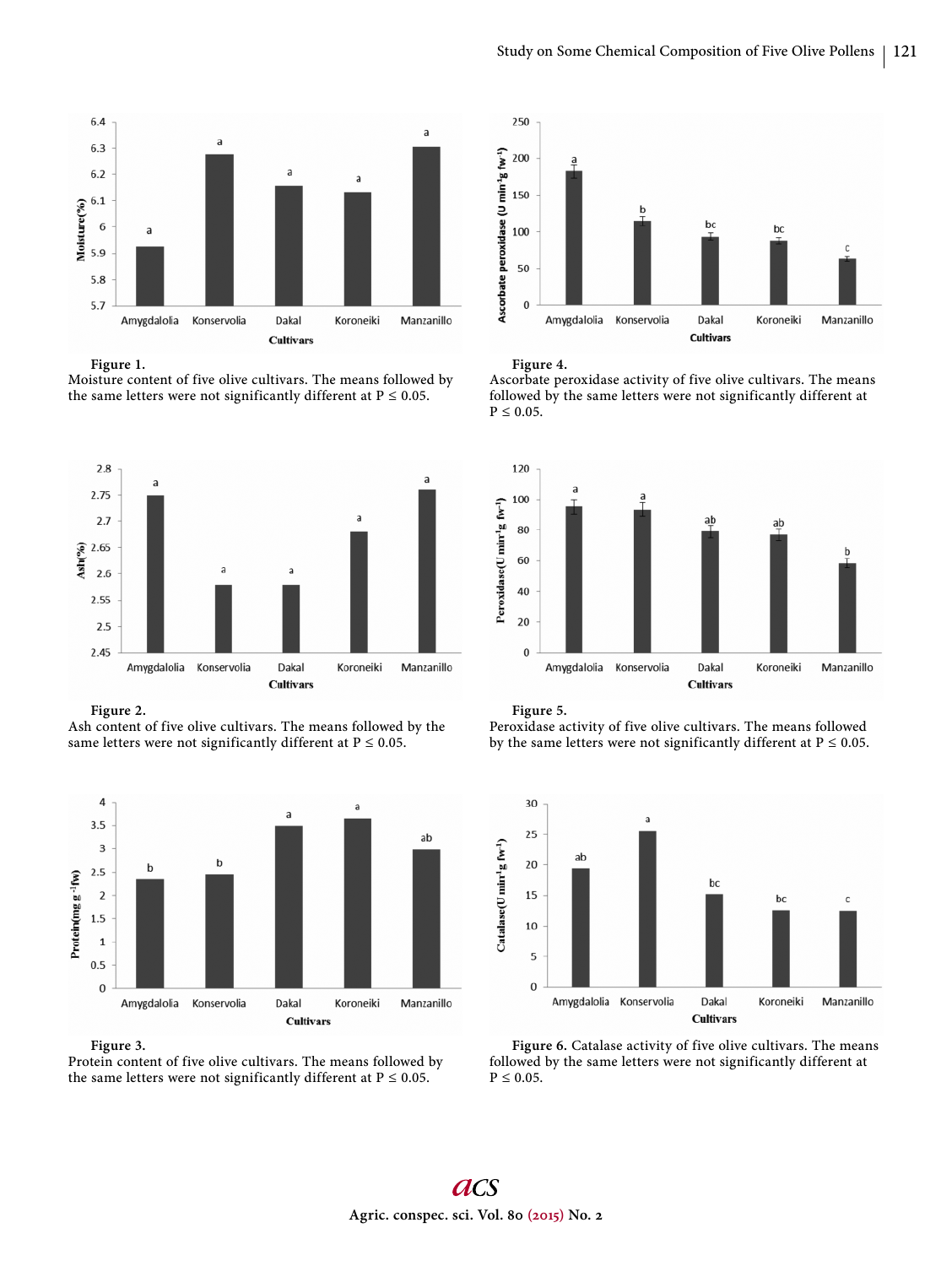

**Figure 7.** 

Superoxide dismutase activity of five olive cultivars. The means followed by the same letters were not significantly different at  $P \leq 0.05$ .



**Figure 8.** 

Carbohydrate content of five olive cultivars. The means followed by the same letters were not significantly different at  $P \leq 0.05$ .



**Figure 9.** 

Boron concentration of five olive cultivars. The means followed by the same letters were not significantly different at  $P \le 0.05$ .

there was no significant difference between 'Konservolia' and 'Amygdalolia' (Fig. 6). The SOD activity showed no significant difference in all of the cultivars (Fig. 7). Antioxidant enzymes, such as SOD, POD, CAT and APX may lead to adjustment to environmental stress by reducing damage of reactive oxygen species. Sometimes, antioxidant enzymes are also called protective enzymes in plant (Elbaz et al., 2010; Sun et al., 2010; Zeng et al., 2010). APX activity in pollen grains is high, i.e. ten- fold higher than that of catalase, which is really modest, similar to what was found in *Dasypyrum villosum* seedlings. This seems to support that in pollen grains APX rather than CAT is the key enzyme for removing  $H_2O_2$  (Degara et al., 1991). It is well known that proteins and enzymes are released by pollen grains and that they are involved in both cell recognition mechanisms and pollen tube growth (Degara et al., 1993). It can be presumed that during the interaction between the growing male gametophyte and the stylar transmitting tissue hydrogen peroxide may be generated, and consequently, APX should be required to remove the toxic  $H_2O_2$  and thus to maintain pollen tube growth (Degara et al., 1993). Several isoenzymes of SOD and CAT have been reported in mature pollen from certain imbred line of maize. The presence of SOD in olive pollen grain suggested the existence of a protection mechanism against oxidative stress phenomena at least during the late stages of pollen development (Acevedo and Scandalios, 1990). The presence of such a complex antioxidant system in the olive pollen and the occurrence of inter cultivar differences points out to a putative involvement of the system in the compatibility behavior of species (Acevedo and Scandalios, 1990). There was no significant difference in the carbohydrate and boron content in all of the cultivars (Fig. 8 and 9). Since boron plays an important physiological role within the pollen grain, it was to be expected that boron levels would be high. The higher boron content in the membranes of plant tissue and its role in cell elongation make it an essential element for the germination process in pollen grains (Marguard, 1992).

# **Conclusion**

Chemical analysis has revealed the presence of a wide range of biochemically important substance in olive pollens. These enzymes are likely to be involved in pollen germination, pollen tube growth and penetration of the stigma.

# **References**

- Acevedo A., Scandalios J.G. (1990) Expression of the catalase and superoxide dismutase genes in mature pollen in maize. Theor Appl. Genet 80: 705-711.
- Alché J.D., Castro A.J., Jiménez-López J.C., Morales S., Zafra A., Hamman-Khalifa A.M., Rodrìguez-Garcìa M.I. (2007) Differential characteristics of olive pollen from different cultivars: biological and clinical implications. J Investig Allergol Clin Immunol 17:69-75.
- Basuny A., Arafat S., Soliman H. (2013) Chemical analysis of olive and palm pollen: Antioxidant and antimicrobial activation properties. Wudpecker J Food Technology 1: 014 – 021.
- Bradford M.M. (1979) A rapid and sensitive method for the quantitation of microgram quantities of protein utilizing the principle of protein-dye binding. Analytical Biochemistry72:248-254.